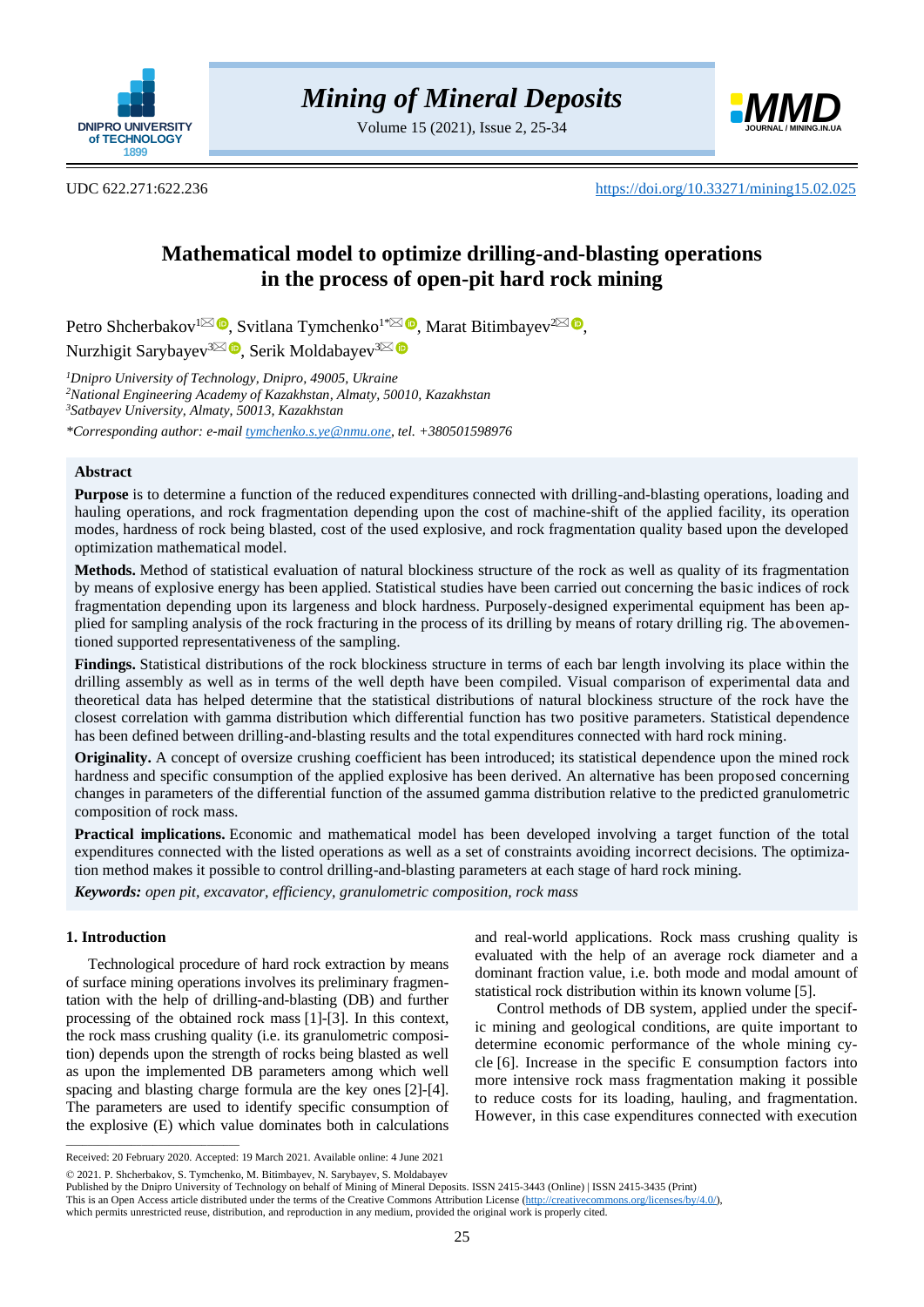of the whole set of DB operations increase [\[7\].](#page-8-6) To the contrary, fragmentation of rock mass using blasting results in opposite changes in expenditures connected with the technological procedures [\[8\].](#page-8-7) Hence, such a granulometric rock mass composition is available for each mining and geological condition in terms of which minimum total costs for hard rock are provided for its mining and processing (Fig. 1).



*Figure 1. Graphic representation of the independence of the reduced cost for hard rock mining upon specific E consumption and average rock size*

It is almost impossible to develop a versatile physical model of stress field formation within hard rock mass making it possible to identify its fragmentation degree in terms of different types of drilling-and-blasting operations [\[9\].](#page-8-8) The abovementioned can explain the interest of scientists and researchers in the statistical analysis as applied to the real casual situations at each mining stage.

Increasing complexity of mining and geological as well as technical conditions of hard rock extraction, stipulated by the necessity to deepen open pit, needs more pragmatic and feasible approach as for the selection of methods to control set of drilling-and-blasting operations. Theoretical prerequisites to decide on rational firing parameters using computer modeling methods (i.e. problem-solving technique to analyze or synthesize complex multicriteria system) are known [\[10\].](#page-8-9) For the purpose, it was proposed to abstract from the nature of physical process of rock mass blasting to a model, evaluating its performance indicators. Standard deviations of such three performance indicators as fragmentation degree, shotpile width, and safe distance have been selected [\[11\],](#page-8-10) [\[12\].](#page-8-11)

However, the required granulometric rock mass composition is evaluated through a tolerance percent of oversize yield rather than average rock diameter being determined in terms of minimum direct costs for rock mass preparation under specific conditions. Moreover, there are no means to obtain operatively objective information on the hardness of rocks intended to be blasted massively [\[13\].](#page-8-12)

Generally, use of the model to solve optimization problem is impossible due to high level of its complexity, and multidimensionality of possible alternate approaches.

Optimization of the basic DB parameters based upon their statistical analysis and consideration of direct costs in terms of each procedure is more productive at the stage of mining activity progress. Control of rock mass fracturing with the help of automation device provides sampling representativeness being the most important condition while compiling statistical distribution of its natural blockiness. Quantitative evaluation of rock mass fragmentation ability on the data, comparing volumes of oversize fractions contained in it before blasting and after it, differs in its originality and applicative relevance [\[14\],](#page-8-13) [\[15\].](#page-8-14)

Use of the method optimizing a set of DB operations in terms of minimum total costs per whole mining cycle will help improve performance indicators of the activities involving no extra means. Hence, determination of optimum resource distribution to execute DB under various blasting conditions is burning and crucial in the long term.

The objectives are as follows: to analyze regularities of changes in the reduced costs for drilling-and-blasting, loading and hauling, and fragmentation in the process of openpit mining of hard rock depending upon the value of machine-shift of the applied facility, its operation modes, hardness of rocks being blasted, cost of the used explosive, and rock mass fragmentation quality; to carry out sampling analysis of hard rock mass fracturing using automatic device; to use the findings to compile statistical distributions of its natural blockiness in terms of each bar taking into consideration its location as well as the whole well depth; to determine differential distribution function having the closest correlation with the observed feature; to identify the statistical dependence between a crushability factor of oversize blocks and specific consumption of the explosive being applied; to develop economic and mathematical model involving a target function of the total reduced expenditures connected with the operating processes, and set of constraints to avoid incorrect decisions; to represent a method to define optimum DB parameters in terms of minimum reduced costs per whole mining cycle using the economic and mathematical model solving; and to draw conclusions concerning implementation of DB optimization while controlling the operations at each stage of the hard rock deposit extraction.

## **2. Methods**

Define expenditures connected with the performance of the basic technological mining operations depending upon structural behaviour of hard rock as well as the rock mass fragmentation. Costs for blasthole drilling reduced to  $1 \text{ m}^3$  of rock mass being mined are:

$$
E_{dr} = \frac{C_{dr} \cdot N_{dr}}{V_{bl} \cdot K_l},\tag{1}
$$

where:

 $C_{dr}$  – machine-shift cost of the applied drill rig operation, UAH;

 $N_{dr}$  – number of the machine-shifts required to drill the block of rocks to be blasted;

 $V_{bl}$  – block volume, m<sup>3</sup>;

 $K_l$  – rock mass fragmentation index.

In this context:

$$
N_{dr} = \frac{l_w \cdot N_w}{P_{dr} \cdot T_{sh}},\tag{2}
$$

where: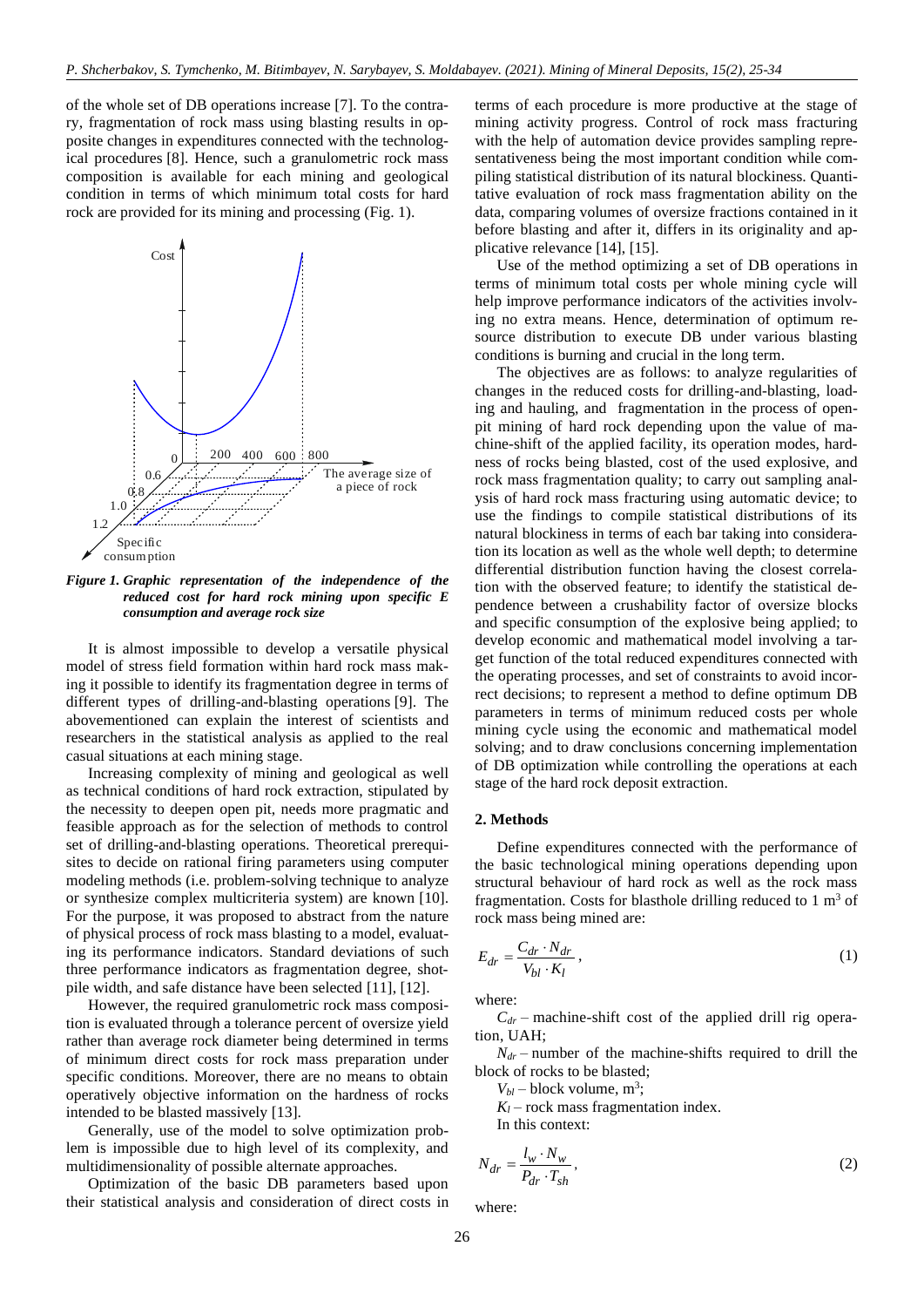$l_w$  – well depth, m;

 $P_{dr}$  – drill rig efficiency, m/h;

 $T_{sh}$  – shift duration, h;

 $N_w$  – number of wells from the rock block.

$$
N_w = \frac{V_{bl}}{(a \times b) \cdot h_l},\tag{3}
$$

where:

 $(a \times b)$  – the assumed parameters of well distribution, m×m;  $h_l$  – bench height, m.

According to [\[1\]](#page-8-0)[-\[5\],](#page-8-4) [\[11\],](#page-8-10) [\[12\],](#page-8-11) [\[16\]](#page-8-15) and [\[17\]](#page-8-16) studies, efficiency of roller-bit drilling rig, being common for open pits, is determined as follows:

$$
P_{dr} = \frac{k_1}{f^2} \sqrt{\frac{pn}{d}} \,,\tag{4}
$$

where:

*f* – Protodyakonov hardness of the drilled rocks;

*p* – pressure developed within a hydraulic system of drill rig, atm;

 $n$  – rotation frequency of a drilling assembly, rpm;

*d* – roller cone diameter, mm;

 $k_1$  – dimension coefficient.

Taking into consideration (1-4), the reduced expenditures connected with drilling operations are determined as follows:

$$
E_{dr} = \frac{C_{dr} \cdot f^2 \cdot l_w}{K_l \cdot k_1 \cdot (a \times b) \cdot h_l \cdot T_{sh}} \sqrt{\frac{d}{pn}}.
$$
 (5)

The reduced costs for blasting operations are:

$$
E_{im} = \frac{1}{V_{bl} \cdot K_l} \left( C_{he} Q + C_{ov} V_{ov} \right),\tag{6}
$$

where:

 $C_{he}$  – cost per a ton of the applied E, UAH;

 $Q$  – amount of E required to break down the rock block, t;

 $C_{ov}$  – cost for oversize fraction grinding, UAH/m<sup>3</sup>;

 $V_{ov}$  – oversize amount within the blasted rock mass, m<sup>3</sup>.

In this context:

$$
Q = 0.001 g V_{bl} K_l \text{ and } V_{ov} = \left(\frac{d_{md}}{d_{ov}}\right)^3 V_{bl} K_l, \qquad (7)
$$

where:

 $g$  – specific E consumption, kg/m<sup>3</sup>;

 $d_{md}$  – average rock within the blasted rock mass, m;

*dov* – oversize dimension, m.

$$
d_{ov} = 0.8\sqrt[3]{V_s} \tag{8}
$$

where:

 $V_s$  – shovel size,  $m^3$ .

Taking into consideration (6-8), the reduced expenditures, connected with blasting operations, are determined as follows:

$$
E_{iw} = 0.001 C_{he} g + C_{ov} \frac{2d_{md}^3}{V_s}.
$$
 (9)

The reduced costs for the blasted rock mass loading using single bucket excavator are:

$$
E_f = \frac{C_f \cdot N_f}{V_{bl} \cdot K_l},\tag{10}
$$

where:

 $C_f$  – cost of machine-shift of the applied excavator operation, UAH;

 $N_f$  – number of machine-shifts to load the blasted rock block.

$$
N_f = \frac{V_{bl} K_l}{P_s \cdot T_{sh}},\tag{11}
$$

where:

 $P_s$  – applied excavator efficiency, m<sup>3</sup>/h.

According to [\[3\],](#page-8-1) [\[5\],](#page-8-4) [\[18\],](#page-8-17) [\[19\]](#page-8-18) an[d \[20\],](#page-8-19) we have:

$$
P_s = \frac{2P_t K_f K_u}{\left(1 + e^{\left(\frac{d_{md}}{d_{ov}}\right)^2}\right) K_l},
$$
\n(12)

where:

 $P_t$  – theoretical efficiency of the excavator, m<sup>3</sup>/h;

 $K_f$  – bucket fill factor;

 $K_u$  – coefficient involving a period of preparation and final operations.

Taking into consideration (10), (11) and (12), the reduced expenditures, connected with loading operations, are determined as follows:

$$
E_f = C_f \cdot \frac{\left(1 + e^{\left(\frac{d_{md}}{d_{ov}}\right)^2}\right) K_I K_u}{2P_t \cdot K_{ov} \cdot T_{sh}}.
$$
\n(13)

The reduced costs for rock mass transportation by means of vehicles are:

$$
E_T = \frac{C_T \cdot N_T}{V_{bl} \cdot K_l},\tag{14}
$$

where:

 $C_T$  and  $N_T$  – costs of machine-shift of a dumper operation and their required number to transport rock mass of the blasted block respectively:

$$
N_T = \frac{v_{bl} \cdot K_l \cdot \gamma}{P_T} \,,\tag{15}
$$

where:

 $\gamma$  – volume weight of the rock mass, t/m<sup>3</sup>;

 $P_T$  – dumper efficiency per shift, t/s.

$$
P_T = \frac{G \cdot T_{sh}}{t_{fl}} \,,\tag{16}
$$

where:

*G* – weight of rock mass transported per trip not exceeding the dumper capacity, t;

 $t_f$  – trip time, h.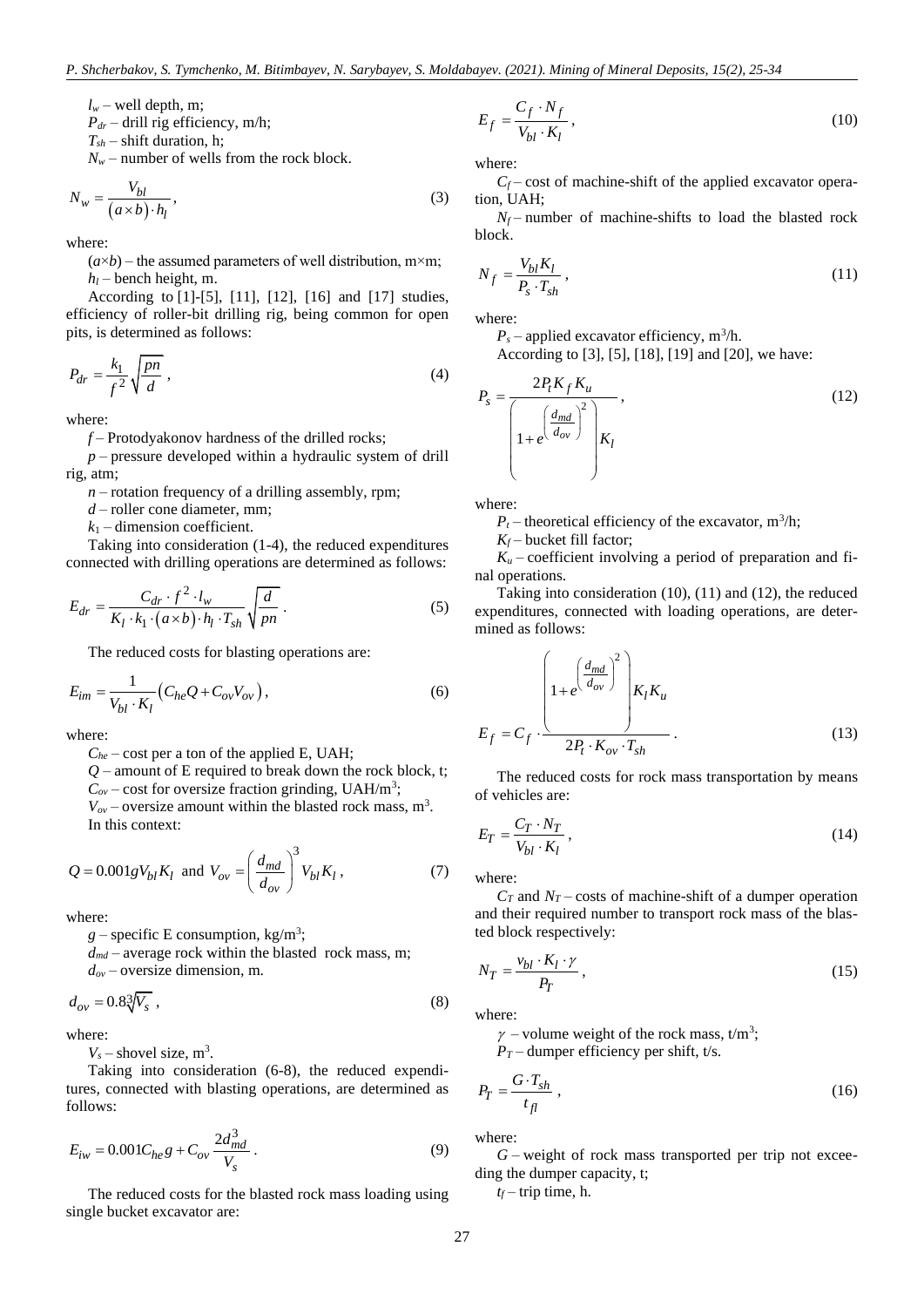$$
t_{fl} = t_l + t_d, \tag{17}
$$

where:

 $t_l$  and  $t_d$  – loading time and travel time of the dumper respectively, h.

$$
t_l = \frac{G}{P_s \cdot \gamma} \,. \tag{18}
$$

Hence,

$$
t_{fl} = \frac{G}{P_s \cdot \gamma} + t_d \,. \tag{19}
$$

Taking into consideration (12), (15), (16), (18) and (19), the reduced expenditures, connected with rock mass transportation by means of vehicles, are determined as follows:

$$
E_T = C_T \cdot \frac{\left(1 + e^{\left(\frac{d_{md}}{d_{ov}}\right)^2}\right)K_l + 2\gamma P_t K_f K_u t_d}{2GP_t K_f T_{sh} K_u}
$$
\n(20)

The reduced costs for the mineral crushing are:

$$
E_{cr} = \frac{C_{cr} \cdot N_{cr}}{V_{bl} \cdot K_l},\tag{21}
$$

where:

 $C_{cr}$  and  $N_{cr}$  – cost of a machine-shift of the applied mill operation and the number of machine-shifts required to crush rock mass of the blasted block.

$$
N_{cr} = \frac{V_{bl} \cdot K_l \cdot \gamma}{P_{cr} \cdot T_{sh}},\tag{22}
$$

where:

 $P_{cr}$  – technical performance of the applied mill, t/s;

$$
P_{cr} = P_u \cdot K_{cr} \,,\tag{23}
$$

where:

 $P<sub>u</sub>$  – design capacity of the applied mill;

 $K_{cr}$  – coefficient of the mill use depending upon granulometric composition of the blasted rock mass.

Statistical analysis of the basic indices of rock mass crushing has been performed. It concerned different sizes of rocks as well as their hardness. In this, fragmentation quality of the rock mass during blasting was evaluated objectively using a purposely designed automation [\[12\],](#page-8-11) [\[21\]](#page-8-20) and [\[22\].](#page-8-21) Moreover, similar studies were carried out under laboratory conditions using simulation of stage one of hard rock crushing. To this effect, experimental model of jaw breaker was manufactured to decompose freeform rocks with maximum 60-80 mm dimensions in terms of 4-5 compression degree, and  $f = 10-18$  allowable rock hardness (Fig. 2).

Following dependence results from the studies:

$$
K_{cr} = e^{-4 \cdot 10^{-6} d_{md} \sqrt{d_{md} f}}.
$$
\n(24)

Taking into consideration (21), (22), (23) and (24) the reduced expenditures, connected with the rock mass fragmented by blasting into various degrees of largeness, are determined as follows:

$$
E_{cr} = C_{cr} \cdot \frac{\gamma e^{4 \cdot 10^{-6} d_{md} \sqrt{d_{md} f}}}{P_p \cdot T_{sh}}.
$$
 (25)



*Figure 2. General configuration of the experimental jaw breaker*

To evaluate the effect of DB means on the fragmentation degree of rock mass, statistical studies of a process of its granulometric formation have been carried out taking into consideration structural behaviour of the hard rock mass as well as the applied force field [\[23\]](#page-8-22) and [\[24\].](#page-8-23)

It is proposed to consider hard rock fragmentation by means of blasting in the form of a transitional process from one degree of its fracturing being both of natural and engineering nature (i.e. natural blockiness) to another one being more intensive owing to the blasted E. Distribution of the natural blockiness within the rock mass was evaluated basing upon the objective information obtained with the help of the manufactured device which used a radial chart to record drops of pressure within a hydraulic system of a roller-bit drilling rig observed when its operating bit was passing cavities. Figure 3 is typical representation of the record.



*Figure 3. Fragment of the radial chart with the drilled rock fracturing*

Distance between the pressure drops within a hydraulic system of a drilling rig, recorded by the diagram, characterizes a size of the natural rock block in terms of its height; the drop depth characterizes opening degree of cavities between the blocks. Hence, it becomes possible to evaluate objectively preliminary fragmentation of the blasted rock mass.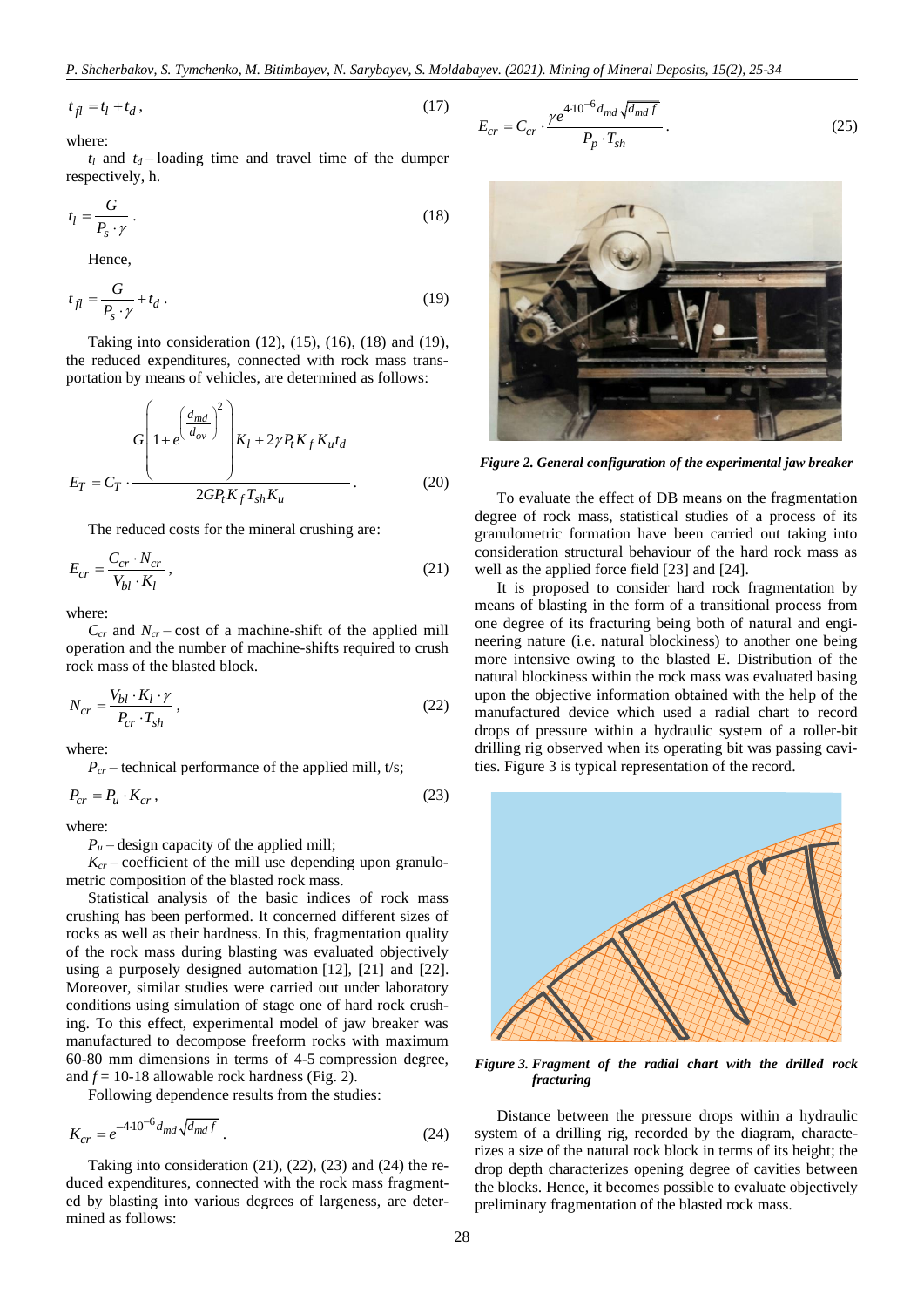## **3. Results and discussion**

Thirty granite open pits, producing gravel, were involved in the statistical observations. A random selection method was applied for each of them to identify four wells drilled by means of a rig equipped with the mentioned device. The diagrams were interpreted differentially in terms of each bar length (8 m), taking into consideration its location relative to a bench height, as well as depth of the drilled well (16 m). The observations results were summarized in groups involving ten wells each; that is why the total number of natural separateness (i.e. blocks) within a group was a sample for it. Table 1 shows statistical distributions of the dimensions of natural blocks in terms of three measurement types (bar and well) for the most representative group of the wells.

|                | $x_i, x_{i+1}$ | 0:0.4 | 0.4:0.8 | 0.8; 1.2 | 1.2; 1.6 | 1.6; 2.0 | 2.0:2.4 | 2.4:2.8 | 2.8:3.2 | 3.2:3.6 | $i=1$ |
|----------------|----------------|-------|---------|----------|----------|----------|---------|---------|---------|---------|-------|
|                | $x_i$          | 0.2   | 0.6     | 1.0      | 1.4      | 1.8      | 2.2     | 2.6     | 3.0     | 3.4     |       |
|                | $n_i$          | 50    | 42      | 26       | 24       | 16       |         | 6       |         |         | 180   |
| $l_u$          | $m_i$          | 0.28  | 0.24    | 0.14     | 0.13     | 0.09     | 0.06    | 0.03    | 0.02    | 0.01    | 1.0   |
|                | $n_i$          |       | 26      | 28       | 19       | 14       | 12      | 10      | -6      | 4       | 120   |
| l <sub>b</sub> | m <sub>i</sub> | 0.01  | 0.22    | 0.23     | 0.16     | 0.12     | 0.1     | 0.08    | 0.05    | 0.03    | 1.0   |
|                | $n_i$          | 51    | 68      | 54       | 43       | 30       | 23      | 16      |         | 6       | 300   |
|                | m <sub>i</sub> | 0.17  | 0.23    | 0.18     | 0.14     | 0.1      | 0.08    | 0.05    | 0.03    | 0.02    | 1.0   |
|                |                |       |         |          |          |          |         |         |         |         |       |

|  | Table 1. Statistical representation of natural blockiness of the rock according to three samples |  |  |  |
|--|--------------------------------------------------------------------------------------------------|--|--|--|
|  |                                                                                                  |  |  |  |

Symbols:

 $x_i$ ,  $x_{i+1}$  – are intervals of sizes of natural separateness obtained while the diagram interpreting;  $h = 0.4$  m is interval length;

 $x_i$  – centres of the intervals;

 $l_u$ ,  $l_b$ ,  $l$  – measurements on the upper bar, lower bar, and well length respectively;

 $n_i$ ,  $m_i$  – variants and frequencies.

Table 2 explains basic characteristics of the distributions.

*Table 2. Evaluations of the statistical distributions*

| Measurement | Sample      | Mathematical        | Standard               |
|-------------|-------------|---------------------|------------------------|
| tvpe        | volume, $n$ | expectation, $M(x)$ | deviation, $\sigma(x)$ |
| $\iota$     |             |                     | 0.76                   |
|             |             |                     | . 84                   |
|             | 300         |                     |                        |

As it follows from Table 2, sample volume in terms of *l<sup>u</sup>* measurement is more than in terms of *lb*. The abovementioned can be explained by extra fragmentation of the upper bench share using blasting of charges located in overdrills of wells within a level above the bench [\[25\]](#page-8-24) and [\[26\].](#page-8-25) Along the well length (*l*), blockiness is involved in terms of both measurements. Hence, mathematical expectation is an intermediate and standard deviation exceeds previous ones. Figure 4 demonstrates frequency diagrams of the considered statistical distributions.



*Figure 4. Frequency polygons of statistical distributions of hard rock blockiness*

Apply visual selection of a model to distribute random value of *x,* i.e. dimensions of natural blocks into which fracturing divides the hard rock mass [\[27\].](#page-8-26) A form of the frequency polygon to measure  $l<sub>u</sub>$  resembles exponential curve; in turn, frequency polygons for  $l_b$  and  $l$  differ fundamentally from it.

Hence, it is impossible to simulate all distributions of a random x value with the help of one-parameter function. Apply two-parameter G-distribution in terms of which exponential distribution of the same random value is the special case [\[28\].](#page-8-27) Differential function of G-distribution (i.e. density) is as follows:

$$
f(x) = \begin{cases} 0 & at \quad x < 0 \\ \frac{\beta^{\alpha}}{\Gamma(\alpha)} x^{\alpha - 1} e^{-\beta x} & at \quad x \ge 0 \end{cases}
$$
 (26)

where:

*α* and  $\beta$  – positive parameters;

$$
\Gamma(\alpha) - \text{Euler Gamma function } \Gamma(\alpha) = \int_{0}^{\infty} x^{\alpha-1} e^{-x} dx.
$$
  
It should be mentioned that 
$$
\Gamma(\alpha) = \frac{\alpha-1}{\Gamma(\alpha-1)} \text{; moreo-
$$

ver, if  $\alpha$  is a positive integer then  $\Gamma(\alpha) = \alpha!$ . In this context,

$$
\Gamma(1)=1.
$$

If  $\alpha = 1$  and  $\beta = 1/\lambda$  then we will obtain exponential distribution of a random *x* value with the density:

$$
f(x) = \begin{cases} \lambda e^{-\lambda x} & \text{at } x \ge 0 \\ 0 & \text{at } x < 0 \end{cases}
$$
 (27)

where:

*λ –* positive parameter.

Analyze correspondence of the assumed distribution law of random *x* feature with data of statistical processing of sample observations in terms of each measurement (Tables 1 and 2). To perform measurements within the upper bench share (*l<sub>b</sub>*), apply (27) formula, if  $M(x) = 1$  and  $\lambda = 1$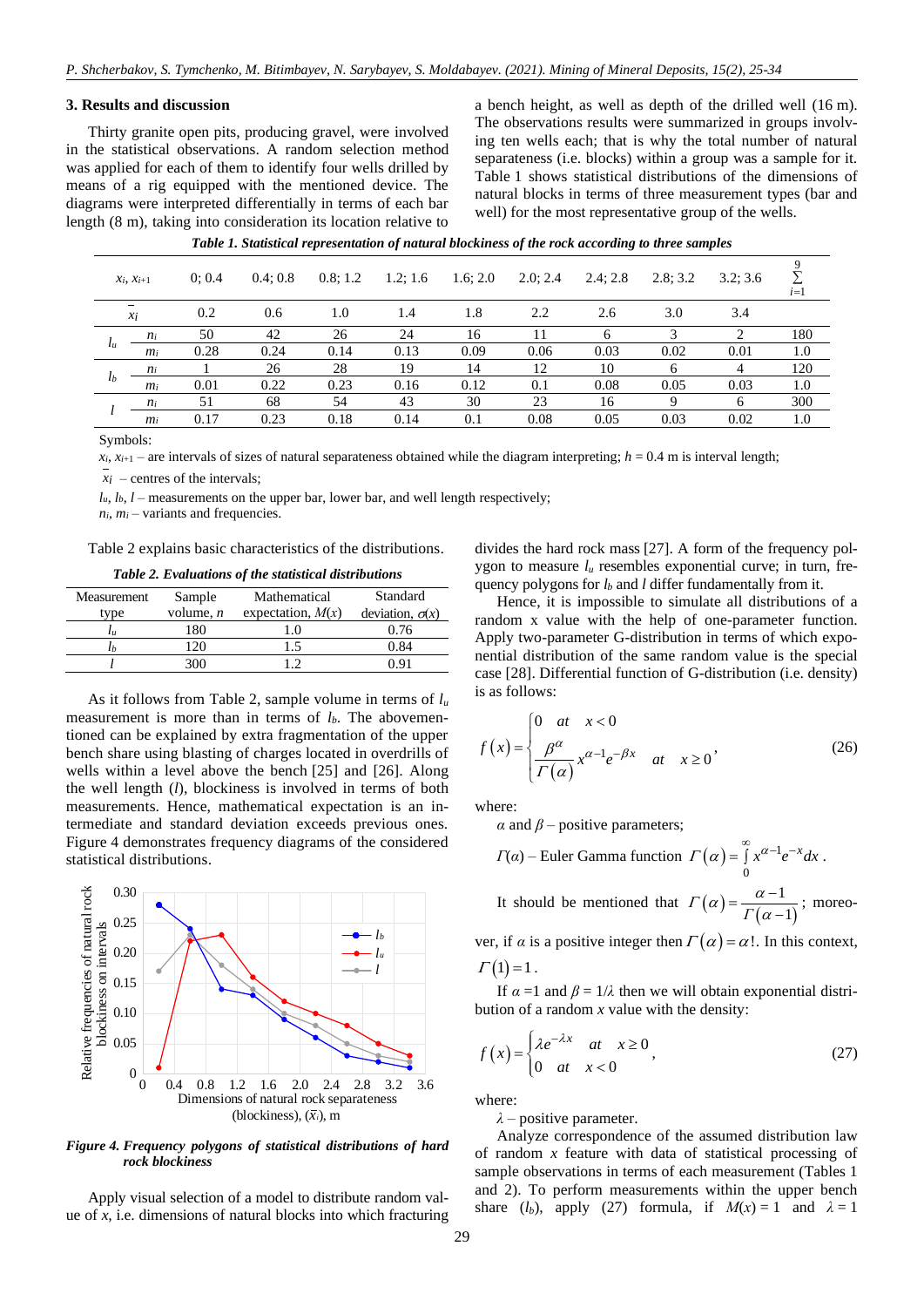$(M(x) = 1/\lambda)$  is for exponential distribution). When  $x \ge 0$ , we have:

$$
f(x) = e^{-x}.
$$
 (28)

Table 3 demonstrates the function values for the observed *x*<sup>i</sup> of the random *x* value.

*Table 3. Values of differential function of natural rock blockiness while measuring l<sup>u</sup>*

| $xi$ i                                                |  |  | 0.2 0.6 1.0 1.4 1.8 2.2 2.6 3.0 3.4 |  |  |
|-------------------------------------------------------|--|--|-------------------------------------|--|--|
| $f(x_i)$ 0.82 0.55 0.37 0.25 0.17 0.11 0.08 0.05 0.03 |  |  |                                     |  |  |

Compare the function graph with frequency polygon of statistical distribution of natural blockiness (Fig. 5).



*Figure 5. Distribution of natural hard rock blockiness for lu: 1 – density value f(x); 2 – polygon of relative frequencies Wi*

To perform measurements within the lower bench share (*lb*), apply (26) formula and following ratios:

$$
M(x) = \alpha \beta, \ D(x) = \alpha \beta^2. \tag{29}
$$

While solving simultaneously the equations for *M*(*x*) = 1.5 and  $σ = 0.84$  (Table 2), we find that  $α = 3.2$ . Assume integer value  $\alpha = 3$ ; then,  $\beta = 0.5$ . Taking into consideration the parameter values, distribution density is as follows:

$$
f(x) = 4x^2 e^{-2x} .
$$
 (30)

Table 4 shows values of the function.

Figure 6 demonstrates the represented function graph together with the polygon of relative frequencies.



*Figure 6. Graphs of natural rock blockiness distribution for lb: 1 – density value*  $f(x)$ ; 2 – *polygon of relative frequencies*  $W_i$ 

Measurements throughout the well length (*l*) are performed as follows. While solving simultaneously (28) equation for  $M(x) = 1.2$  and  $\sigma = 0.91$  (Table 2), we find that  $\alpha = 1.74$ . Apply  $\alpha = 2$ ; then  $\beta = 0.6$ .

In this context, distribution density is:

$$
f(x) = 2.78xe^{-1.67x}.
$$
 (31)

Table 5 contains values of the function. Figure 7 demonstrates the function graph together with the relative frequency.

*Table 4. Values of distribution density of natural blockiness if l<sup>b</sup> is measured*

| $x_i$                   | 0.2                                                                            | 0.6 | 1.0 | 1.4  | 1.8  | 2.2  | 2.6  | 3.0  | 3.4  |
|-------------------------|--------------------------------------------------------------------------------|-----|-----|------|------|------|------|------|------|
| $f(x_i)$ 0.11 0.43 0.54 |                                                                                |     |     | 0.48 | 0.35 | 0.23 | 0.15 | 0.09 | 0.05 |
|                         |                                                                                |     |     |      |      |      |      |      |      |
|                         | Table 5. Values of distribution density of natural blockiness if l is measured |     |     |      |      |      |      |      |      |
| $\overline{x_i}$        | $0.2^{\circ}$                                                                  | 0.6 | 1.0 | 1.4  | 1.8  | 2.2  | 2.6  | 3.0  | 3.4  |



*Figure 7. Graph of rock natural blockiness distribution to observe l: 1 – density value f(x); 2 – relative frequency polygon Wi*

Visual comparison of Figures 3, 4, and 5 makes it possible to conclude that statistical distribution of natural blockiness within the hard rock mass can be simulated in the closest manner by means of the differential function throughout the well length (*l*). Relying upon the fact and serving the engineering acceptability of statistical evaluation of rock blastability, consider use of mathematical modeling only from the viewpoint of the mined block height (*l*) [\[29\].](#page-8-28) In this context, distribution density is as follows:

$$
f(x) = \frac{1}{\beta^2} x e^{-\frac{x}{\beta}}.
$$
 (32)

Forecast the content of oversize natural blocks within the rock, i.e.: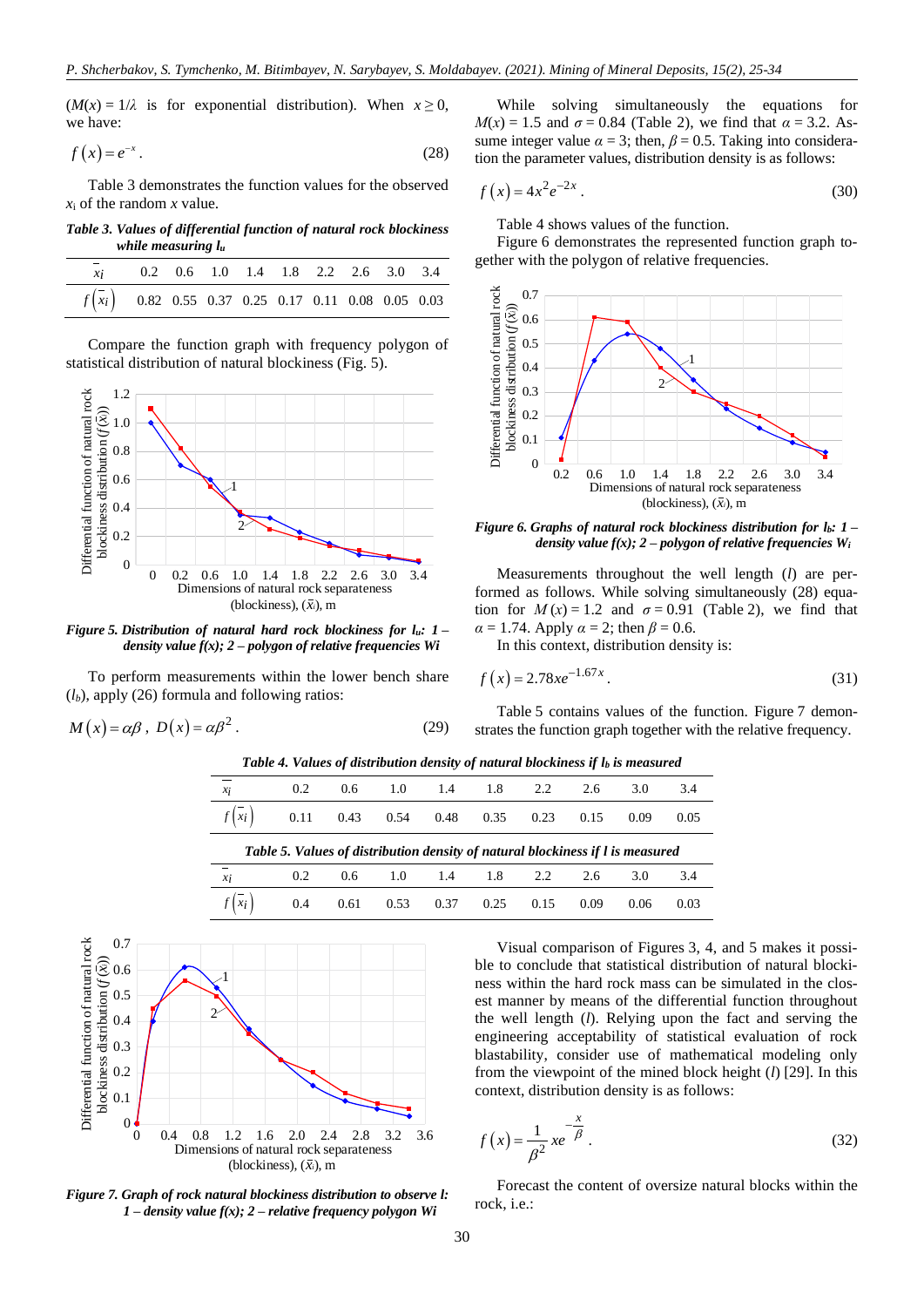$$
\Delta_H = 1 - \frac{1}{\beta^2} \int_0^{H} xe^{-\beta} dx,
$$
\n(33)

where:

*Δ<sup>H</sup>* – content of natural oversize blocks;

 $d_H$  – dimensions of a block considered as the oversize one depending upon the applied mining and hoisting facilities.

While integrating by parts (7), we determine:

$$
\Delta_H = 1 + \frac{1}{\beta^2} \left( e^{-\frac{x}{\beta}} \left( d_H + \beta \right) - \beta \right). \tag{34}
$$

It is customary to mining that  $d_H = 0.8\sqrt[3]{V_{sh}}$ , where  $V_{sh}$  is bucket capacity of loading shovel; in term of a crawler mounted mining shovel -4,6, it is  $d_H = 1.3$  m; then,  $A_H = 0.37$  or 37%.

Oversize content within the blasted rock mass  $\Delta'_{H}$  was evaluated on those rock blocks where natural blockiness was observed statistically. As a result, *K<sup>H</sup>* (i.e. oversize crushability factor) was determined in terms of each measurement:

$$
K_H = \frac{\Delta'_H}{\Delta_H} \,. \tag{35}
$$

The factor dependence upon the blasted rock strength (*f*) as well as upon specific E consumption (*g*) has been identified with the help of the statistical function:

$$
K_H = 0.002 \frac{f}{g^2} \,. \tag{36}
$$

Table 6 shows values of  $K_H$  factor calculated using the formula. Figure 8 demonstrates schematic graph of the function.

|  |  | Table 6. The calculated values of K <sub>H</sub> factor |  |  |  |  |
|--|--|---------------------------------------------------------|--|--|--|--|
|--|--|---------------------------------------------------------|--|--|--|--|

|       | $0.4$ 0.6 0.8 | 1.0 | $0.4$ 0.6 0.8 |  | $1.0$ 0.4 0.6 0.8 1.0 |  | 0.4 | $0.6 \t0.8$                                                         | -1.0 |
|-------|---------------|-----|---------------|--|-----------------------|--|-----|---------------------------------------------------------------------|------|
| $K_H$ | 0.17 0.08     |     |               |  |                       |  |     | 0.04 0.03 0.2 0.09 0.05 0.03 0.23 0.1 0.06 0.04 0.25 0.11 0.08 0.04 |      |
|       |               |     |               |  |                       |  |     |                                                                     |      |





Consider transition of natural blockiness of rock mass to rock mass under explosion energy. Use the case when  $f = 18$ and  $g = 0.8$  being typical for granite fragmentation. In this context,  $K_H = 0.053$  (according to 36) and  $\Delta_H = 0.37$ ; then,  $\Delta_H^{\prime} = 0.02$ . Apply  $\Delta_H^{\prime}$  instead of  $\Delta_H$  to (34):

$$
0.02 = 1 + \frac{1}{\beta} \left( e^{-\frac{d_H}{\beta}} \left( d_H + \beta \right) - \beta \right).
$$
 (37)

Relative to  $\beta$  (if  $d_H = 1.3$ ), the equation solution helps determine that its value is 0.22; i.e.  $\beta = 0.22$ . While substituting it into (32), we obtain distribution density of rock mass granulometric composition instead of distribution of natural rock blockiness under the same mining and geological conditions:

$$
f(x) = \frac{1}{(0.22)^2} x e^{-\frac{x}{0.22}}.
$$
 (38)

Table 7 shows values calculated on the formula.

*Table 7. Values of differential function of rock mass granulometric composition distribution*

| x 0.2 0.6 1.0 1.4 1.8 2.2             |  |  |  |
|---------------------------------------|--|--|--|
| $f(x)$ 1.67 0.81 0.21 0.05 0.01 0.002 |  |  |  |

Figure 9 demonstrates a graph representing transition of natural rock blockiness (Table 7) to rock mass resulting from the rock blasting.





The graphs, represented in Figure 9, illustrate qualitative changes in rock mass crushing under fissuring into smaller fragments under the effect of explosion energy [\(\[5\],](#page-8-4) [\[12\],](#page-8-11) [\[27\]\)](#page-8-26). For the first time, statistical simulation of the considered technological process makes it possible to involve qualitatively a degree of preliminary rock destruction while selecting DB parameters [\(\[11\],](#page-8-10) [\[22\],](#page-8-21) [\[29\]\)](#page-8-28).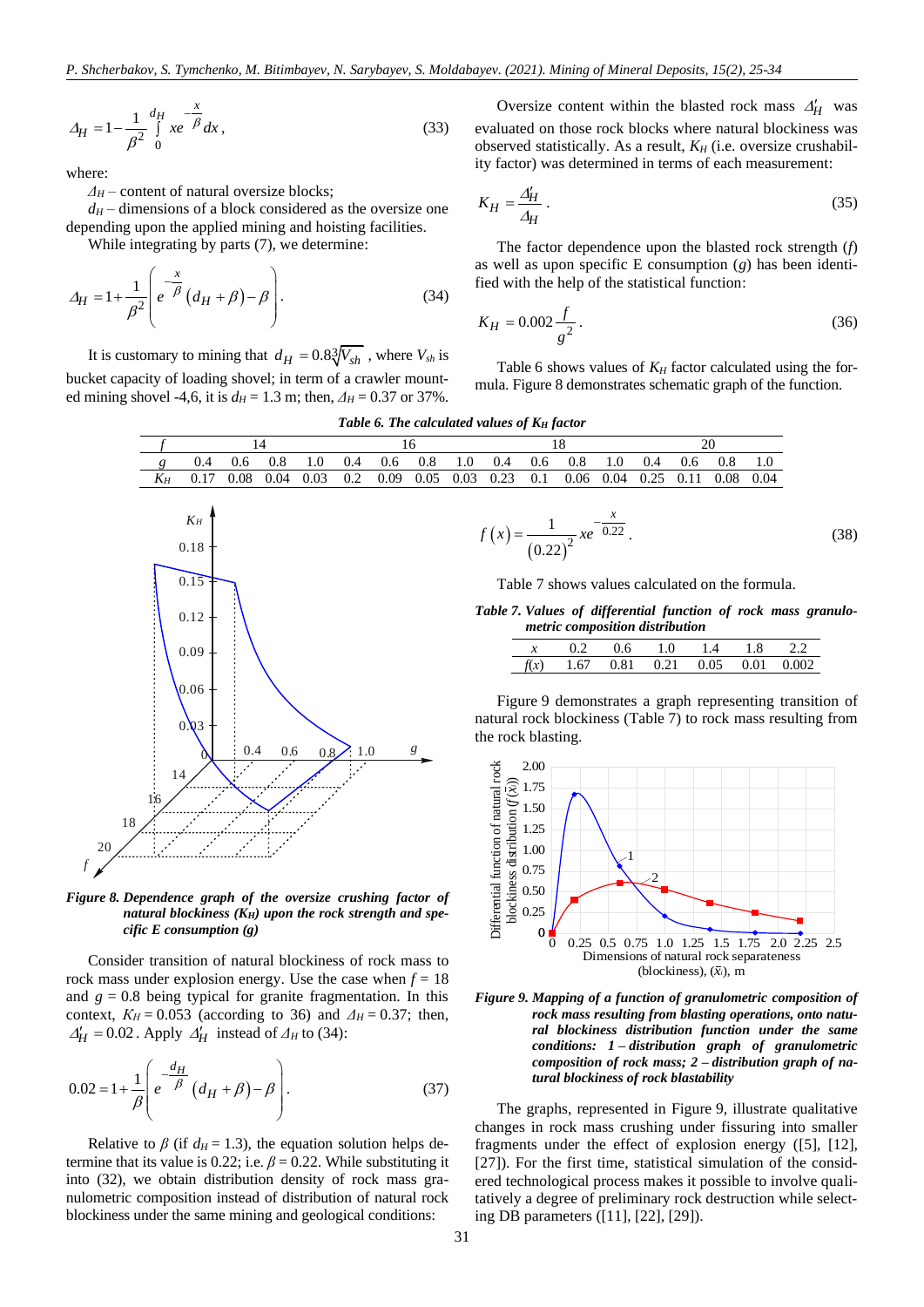Average rock size, forecasted for the parameters, is determined by means of mathematical expectation of the assumed G-distribution, i.e.  $d_{md} = \alpha \beta$ . It has been defined during natural density of granite mass measuring on a well depth (*l*) that the most probable values of *α* parameter are within (1.65-2.3) interval. Using the a ccuracy, being tolerable for mining, assume its integer value ( $\alpha = 2$ ) to simplify significantly subsequent calculations. *β* parameter is determined based on condition (34) for  $\Delta_H'$  estimated using (35) and (36) formulae.

Integrally, economic and mathematical optimization model of DB complex is:

$$
E = \sum_{i} \sum_{j} E_{ij} + \sum_{i} E_{i} \tag{39}
$$

where:

$$
E \to \min \text{ if } \frac{4 \cdot 10^6 g (a \cdot b) h_l K_l}{\pi d_w^2 \gamma_{he}} < l_3, l_c = l_w - l_{is}, \tag{40}
$$

where:

 $E_{ii}$  – reduced expenditures connected with DB operations (formulae  $(5)$  and  $(9)$ );

 $E_i$  – reduced expenditures connected with loading and hauling operations as well as the mineral crushing (13), (20), and (25) formulae);

 $d<sub>w</sub>$  – a well diameter, mm;

 $\gamma_{he}$  – volume weight of the applied E, kg/m<sup>3</sup>;

*L<sup>c</sup>* and *lis* – borehole charge length and inertial stemming length, m, respectively.

Figure 10 explains a structural scheme of the model implementation.

The represented model to select optimal DB parameters will be implemented in the algorithm controlling a complex of the operations in terms of a criterion of minimum total expenditures connected with the basic technological processes of open-pit hard rock mining.

#### **4. Conclusions**

The statistical analysis of operating costs in the process of roller-bit drilling rig and loading shovel operation has been performed relying upon the objective information obtained using the developed automation devices.

A function of the total costs for DB operations depending upon the applied parameters under the specific mining and geological conditions has been defined.

A function of the total costs for loading-unloadinghoisting operation as well as rock mass crushing depending upon its forecasted fragmentation quality while implementing different DB parameters has been determined.

Statistical studies of natural blockiness of rock, being blasted in granite open pits producing gravel, have been carried out. In this context, sample representativeness was provided owing to the use of the applied device helping record fissuring on the pressure drop within a hydraulic system of roller-bit drilling rig.

Statistical distributions of natural rock blockiness have been compiled on the height of each bar, taking into consideration its location, as well as throughout the well length. It has been proposed to approximate them with the help of two-



*Figure 10. Logical diagram to optimize DB operations in open pits*

It has been identified visually that the assumed G-distribution has the closest correlation with the statistical blockiness distribution while measuring throughout the well depth; the abovementioned is also processible during observations. The measurement type has been approved for further studies.

A method has been proposed to transform distribution function of natural rock blockiness into the forecasted function of distribution of granulometric composition of rock mass obtained while the formation fragmenting using DB operations according to the approved schedule. On the basis of the method, statistical dependence between average rock size and blasting conditions has been defined.

Economic and mathematical model of the total reduced expenditures, connected with whole mining cycle, has been compiled inclusive of a target function and set of constraints.

Logical diagram to select optimum DB parameters in terms of minimum total costs has been proposed.

In the long run, the logical diagram will be used as the basis of an algorithm for optimum control of DB complex in terms of various rock strength parameters.

#### **Acknowledgements**

This work was supported by the Ministry of Education and Science of the Republic of Kazakhstan, grant No. АР08857087. The authors express their thanks to Viktor Ivanovych Bondarets, Engineering Director of Pokrovskyi Hirnycho-Zbahachuvalnyi Kombinat JSC, for his expert advice on technological processes in open pits. The authors are grateful to Anatilii Yuriiovych Dryzhenko, Doctor of Engineering, Professor, Academician of the Dnipro University of Technology for his substantial and pertinent remarks concerning research and development in the process of the paper writing.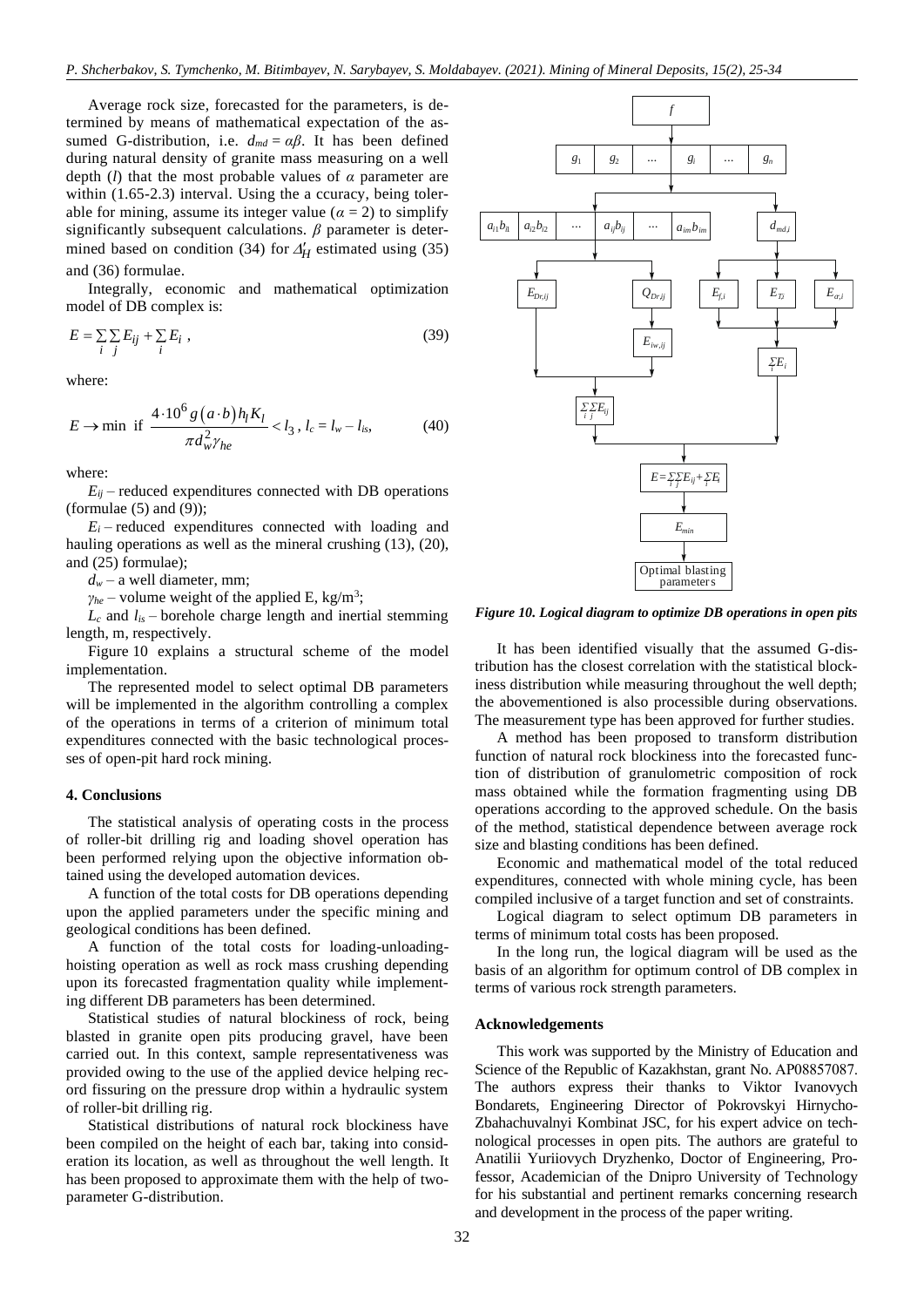#### **References**

- <span id="page-8-0"></span>[1] Frolov, O.O., & Kosenko, T.V. (2020). *Vidkryti hirnychi roboty. Chastyna I. Protsesy vidkrytykh hirnychykh robit*. Kyiv, Ukraina: KPI im. Ihoria Sikorskoho, 151 s.
- <span id="page-8-2"></span>[2] Vinogradov, Yu.I., & Hohlov, S.V. (2015). Metod raschota parametrov burovzryvnykh rabot na zadannyy granulometricheskiy sostav vzorvannoy gornoy massy. *Gornyy Informatsionno-Analiticheskiy Byulleten'*, (S1), 20-29.
- <span id="page-8-1"></span>[3] Shcherbakov, P., Klymenko, D., & Tymchenko, S. (2017). Statistical research of shovel excavator performance during loading of rock mass of different crushing quality. *Scientific Bulletin of National Mining University*, (1), 49-54.
- <span id="page-8-3"></span>[4] Vilkul, Yu.G., & Peregudov, V.V. (2011). The influence of grain size composition of blasted rock mass on open pit performance indicators. *Ore Mining*, *2*(96), 3-7.
- <span id="page-8-4"></span>[5] Shcherbakov, P.M., & Balashov, S.V. (2010). Statystychnyi pidkhid do obgruntuvannia parametriv buro-vybukhovykh robit na karierakh. *Zbirnyk Naukovykh Prats Natsionalnoho Hirnychoho Universytetu*, (35), 12-21.
- <span id="page-8-5"></span>[6] Potresov, D.K., Belin, V.A., & Sapozhnikov, S.I. (2007) Determinirovannye metody i algoritmy mnogokriterial'nogo prognoza kachestva vzryvnyh rabot na kar'ere. *Gornyy Informatsionno-Analiticheskiy Byulleten'*, 139-146.
- <span id="page-8-6"></span>[7] Sazid, M., & Singh, T.N. (2015). Numerical assessment of spacing– burden ratio to effective utilization of explosive energy. *International Journal of Mining Science and Technology*, *25*(2), 291-297. <https://doi.org/10.1016/j.ijmst.2015.02.019>
- <span id="page-8-7"></span>[8] Minchinton, A. (2015). On the influence of fundamental detonics on blasting practice. *Proceedings of the 11th International Symposium on Rock Fragmentation by Blasting*, 41-53.
- <span id="page-8-8"></span>[9] Hasanipanah, M., Jahed Armaghani, D., Monjezi, M., & Shams, S. (2016). Risk assessment and prediction of rock fragmentation produced by blasting operation: A rock engineering system. *Environmental Earth Sciences*, *75*(9), 808[. https://doi.org/10.1007/s12665-016-5503-y](https://doi.org/10.1007/s12665-016-5503-y)
- <span id="page-8-9"></span>[10] Motazavi, A., & Katsabanis, P.D. (1999) Application of discontinuous deformation analysis to the modelling of rock blasting in mining. *Proceedings of the 37th US Rock Mechanics Symposium*, 543-550.
- <span id="page-8-10"></span>[11] Rakishev, B.R., Auezova, A.M., & Rakisheva, Z.B. (2014). The specification of granulometric composition of natural jointing in the rock massif by their average size. *Proceedings of the 9th International Conference on Physical Problems of Rock Destruction*, 274-282.
- <span id="page-8-11"></span>[12] Shcherbakov, P., Tymchenko, S., Buhrym, O., & Klymenko, D. (2019). Research into the crushing and grinding processes of iron ore with its simultaneous effect by mechanical load and electric field of ultra-high frequency. *E3S Web of Conferences*, (123), 01030. <https://doi.org/10.1051/e3sconf/201912301030>
- <span id="page-8-12"></span>[13] Shashenko, O.M., Sdvyzhkova, O.O., & Kovrov, O.S. (2010). Modelling of the rock slope stability at the controlled failure. *Rock Mechanics in Civil and Environmental Engineering*, 581-584.
- <span id="page-8-13"></span>[14] Sdvyzhkova, O., Golovko, Yu., & Klymenko, D. (2017). Effect of harmonic oscillations on a crack initiation in the rock mass. *Naukovyi Visnyk Natsionalnoho Hirnychoho Universytetu*, (4), 13-18.
- <span id="page-8-14"></span>[15] Prykhodchenko, V.F., Sdvyzhkova, O.O., Khomenko, N.V., & Tykhonenko, V.V. (2016). Effect of time-transgressive faults upon methane

## **Математична модель оптимізації буропідривних робіт при відкритій розробці родовищ скельних корисних копалин**

#### П. Щербаков, С. Тимченко, М. Бітімбаєв, Н. Сарибаєв, С. Молдабаєв

**Мета.** Визначення функції приведених витрат на буропідривні, вантажно-транспортні роботи і механічне дроблення залежно від вартості машино-зміни застосовуваного технічного засобу, режимів його експлуатації, міцності підриваємих порід, вартості застосовуваної вибухової речовини та якості дроблення гірничої маси на основі розробленої математичної моделі оптимізації.

**Методика.** Застосовано метод статистичної оцінки природної блочності скельної породи та якості її дроблення енергією вибуху. Виконано статистичні дослідження основних показників процесу механічного дроблення гірничої маси різної крупності й міцності складових її шматків. За допомогою спеціально розробленого зразка експериментального обладнання проведені вибіркові дослідження тріщинуватості породи в процесі її буріння шарошечним верстатом, що забезпечило репрезентативність вибірки.

**Результати.** Складено статистичні розподіли блочності породи за довжиною кожної штанги з урахуванням її положення в буровому ставі, а також за глибиною свердловини. Встановлено візуальним порівнянням експериментальних і теоретичних даних, що статистичні розподілу природної блочності породи тісно корелюють з гамма-розподілом, диференціальна функція якого має два додатних параметра. Встановлена статистична залежність між результатами буропідривних робіт і сумарними витратами на видобуток скельних корисних копалин.

**Наукова новизна.** Запропоновано поняття коефіцієнта дроблення негабариту та отримана його статистична залежність від міцності розробляємої породи і питомої витрати застосованої вибухової речовини. Запропоновано варіант зміни параметрів диференціальної функції прийнятого гамма-розподілу стосовно прогнозованого гранулометричному складу гірничої маси.

distribution within coal seams. *Naukovyi Visnyk Natsionalnoho Hirnychoho Universytetu*, (1), 31-35.

- <span id="page-8-15"></span>[16] Drobakhin, O.O., & Olevskyi, O.V. (2018). Verification of applicability in space domain of the inverse filtering with evolution control for reconstruction of images obtained by radar scanning. *AIP Conference Proceedings*, 050002. <https://doi.org/10.1063/1.5064904>
- <span id="page-8-16"></span>[17] Olevska, Y.B., Olevskyi, V.I., & Olevskyi, O.V. (2018). Using of fuzzy mathematical models in automated systems for recognition of high molecular substances. *AIP Conference Proceedings*, 060003. <https://doi.org/10.1063/1.5064911>
- <span id="page-8-17"></span>[18] Mossakovskii, V.I., Mil'tsyn, A.M., Selivanov, Y.M., & Olevskii, V.I. (1994). Automating the analysis of results of a holographic experiment. *Strength of Materials*, *26*(5), 385-391[. https://doi.org/10.1007/bf02207425](https://doi.org/10.1007/bf02207425)
- <span id="page-8-18"></span>[19] Kolosov, D., Dolgov, O., Bilous, O., & Kolosov, A. (2015). The stressstrain state of the belt in the operating changes of the burdening conveyor parameters. *New Developments in Mining Engineering 2015: Theoretical and Practical Solutions of Mineral Resources Mining*, 585-590. <https://doi.org/10.1201/b19901-101>
- <span id="page-8-19"></span>[20] Ilin, S.R., Samusya, V.I., Ilina, I.S., & Ilina, S.S. (2017). Influence of dynamic processes in mine hoists on safety of exploitation of shafts with Broken geometry. *Naukovyi Visnyk Natsionalnohо Hirnychoho Universytetu*, (3), 48-53.
- <span id="page-8-20"></span>[21] Babets, D., Sdvyzhkova, O., Shashenko, O., Kravchenko, K., & Cabana, E.C. (2019). Implementation of probabilistic approach to rock mass strength estimation while excavating through fault zones. *Mining of Mineral Deposits*, *13*(4), 72-83[. https://doi.org/10.33271/mining13.04.072](https://doi.org/10.33271/mining13.04.072)
- <span id="page-8-21"></span>[22] Babets, D. (2018) Rock mass strength estimation using structural factor based on statistical strength theory. *Solid State Phenomena*, (277), 111- 122[. https://doi.org/10.4028/www.scientific.net/SSP.277.111](https://doi.org/10.4028/www.scientific.net/SSP.277.111)
- <span id="page-8-22"></span>[23] Tereshchuk, R.M., Khoziaikina, N.V., & Babets, D.V. (2018). Substantiation of rational roof-bolting parameters. *Naukovyi Visnyk Natsionalnoho Hirnychoho Universytetu*, (1), 19-26.
- <span id="page-8-23"></span>[24] Motazavi, A., & Katsabanis, P.D. (1999). Application of discontinuous deformation analysis to the modelling of rock blasting in mining. *Proceedings of the 37th US Rock Mechanics Symposium*, 543-550.
- <span id="page-8-24"></span>[25] Khomenko, E.M., Ponomarenko, I.A., Ishchenko, K.S., & Kratkovsky, I.L. (2019). *Modernization and engineering development of resourcesaving technologies in mineral mining and processing*. Мulti-authored monograph, 264-280.
- <span id="page-8-25"></span>[26] Bitimbaev, M.Zh. (2019). Novye varianty sistemy razrabotki s magazinirovaniem: kardinal'noe uluchshenie pokazateley dobychi. *Gornyy Zhurnal Kazahstana*, (7), 8-14.
- <span id="page-8-26"></span>[27] Rakishev, B., Tambiev, P.G., Bitimbaev, M.Zh., & Frank, A.E. (2016). Tekhnologiya i osobennosti sensibilizacii patronirovannyh EVV NPP "INTERRIN". *Vzryvnoe Delo*, *115*(72), 96-114.
- <span id="page-8-27"></span>[28] Sdvyzhkova, О., Golovko, Y., & Klimenko, D. (2017). Theoretical substantiation of the rock outburst criterion in terms of amplitudefrequency characteristics of an acoustic signal. *16th International Conference on Geoinformatics – Theoretical and Applied Aspects*. <https://doi.org/10.3997/2214-4609.201701822>
- <span id="page-8-28"></span>[29] Shashenko, A.N., Zhuravlev, V.N., Sdvizhkova, E.A., & Dubickaya, M.S. (2015). Prognoz diz'unktivov na osnove matematicheskoy interpretacii fazovykh kharakteristik akusticheskikh signalov. *Scientific Bulletin of National Mining University*, (2), 61-66.